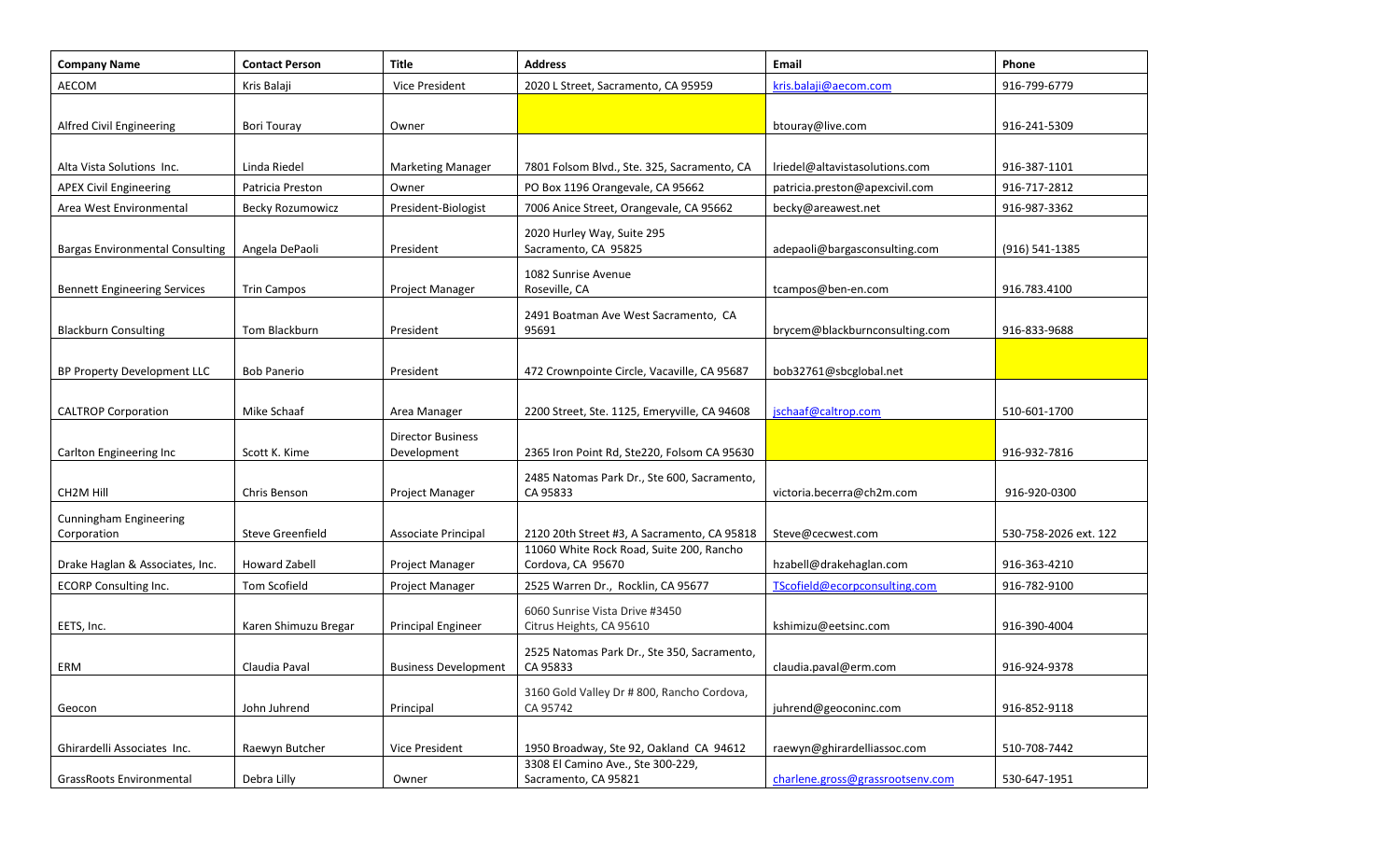| <b>Green Valley Consultant</b>      |                       |                               |                                             |                                |                |
|-------------------------------------|-----------------------|-------------------------------|---------------------------------------------|--------------------------------|----------------|
| Engineers                           | Jason Alandy          | Program Manager               | 335 Tesconi Circle, Santa Rosa, CA 95401    | jasona@gvalley.com             | 707-579-0388   |
|                                     |                       |                               | 3101 Zinfandel Drive # 320 Rancho Cordova,  |                                |                |
| The Hanna Group                     | Susan Fenrich         | <b>Business Development</b>   | CA 95670                                    | susanf@hannagrp.com            | 916-995-5851   |
|                                     |                       | <b>Regional Marketing</b>     |                                             |                                |                |
| Harris & Associates                 | Denise Youmans        | Manager                       | 3900 Lenanne D #110, Sacrameno, CA 95834    | dyoumans@harris-assoc.com      | 925-808-9661   |
|                                     |                       | Marketing                     |                                             |                                |                |
| Holdrege & Kull                     | Jeff Cox              | Coordinator/Geologist         | 792 Searls Ave, Nevada City, CA 95959       | jjohnson@handk.net             | 530-478-1305   |
|                                     |                       |                               |                                             |                                |                |
| ICF International                   | Dawn Greco            | <b>Marketing Coordinator</b>  | 630 K Street, Ste 400, Sacramento CA 95814  | dgreco@icfi.com                | 916-201-5807   |
|                                     |                       |                               |                                             |                                |                |
| J House Environmental               | Jackie House          | Principal                     | 371 Nevada Street #7366, Auburn, CA 95604   | jhouse@jhouseenvironmental.com | 530-885-7801   |
|                                     |                       |                               | 1050 20th Street, Ste 200, Sacramento, CA   |                                |                |
| <b>Jacobs Engineering</b>           |                       |                               | 95811                                       |                                | 916-929-3323   |
|                                     |                       |                               |                                             |                                |                |
| Kleldsen, Sinnock, Neudeck          | Stephen Sinnock       | Principal                     | 711 N. Pershing Ave., Stockton, CA 95203    | ssinnock@ksninc.com            | 209-946-0268   |
|                                     |                       |                               | 149 Crown Point Court, Suite A              |                                |                |
| LANTEX Landscape Architecture       | <b>Blake Hinman</b>   | Principal                     | Grass Valley, CA 95945                      | Blake.hinman@lantexla.com      | 530-432-0141   |
|                                     |                       |                               |                                             |                                |                |
| Morton & Pitalo Inc.                | Eddie Kho             | President                     | 75 Iron Point Circle #120, Folsom CA 95630  | ekho@mpengr com                | 916-984-7621   |
| MRPE Inc.                           | Matt Rodgers PE LS    | President                     | Sacramento CA 95816                         | matt@mrpe.com                  | 916-371-4018   |
|                                     |                       | <b>Environmental Division</b> |                                             |                                |                |
| <b>Pacific Watershed Associates</b> | Kathy Moley           | Manager                       | 1150 Industrial Ave # C, Petaluma, CA 94952 | kathym@pacificwatershed.com    | 707-839-5130   |
|                                     |                       |                               | 2329 Gateway Oaks Dr., Ste 200 Sacramento,  |                                |                |
| Parsons Brinckerhoff                | Cheryl Creson         | Area Manager                  | CA 95833                                    | Creson@pbworld.com             | (916) 567-2520 |
|                                     |                       |                               | 1075 Creekside Ridge Dr., Ste 200 Roseville |                                |                |
| Psomas                              | Steve Margaroni       | <b>Vice President</b>         | CA 95678                                    | smargaroni@psomas.com          | 916-788-7856   |
| <b>Quincy Engineering</b>           | <b>Howard Michael</b> | Sr. Project Manager           | 3247 Sacramento, CA 95827                   | howardm@quincyeng.com          | 916-769-6334   |
|                                     |                       |                               | 3010 Beacon Boulevard, West Sacramento,     |                                |                |
| <b>RMM Environmental Planning</b>   | Rose Marie Moore      | Owner                         | CA 95691                                    | rosermm@sbcglobal.net          | 916-372-9496   |
|                                     |                       | <b>Business Development</b>   | 4180 Douglas Blvd., Ste 100 Granite Bay CA  |                                |                |
| SAGE                                | <b>Babette Neal</b>   | Manager                       | 95746                                       | bneal@SAGEengineers.com        | 916-729-8050   |
|                                     |                       |                               |                                             |                                |                |
| Sapper West, Inc.                   | Mike Conrad           | CEO                           | 1927 49th Street, Sacramento, CA 95819      | mconrad@sapperwest.com         | 916-736-2267   |
| SHN Consulting Engineers &          |                       |                               | 350 Hartnell Avenue, Suite B                |                                |                |
| Geologists, Inc.                    | Mike Foget            |                               | Redding, CA 96002-1875                      | mfoget@shn-eng.com             | 707-441-8855   |